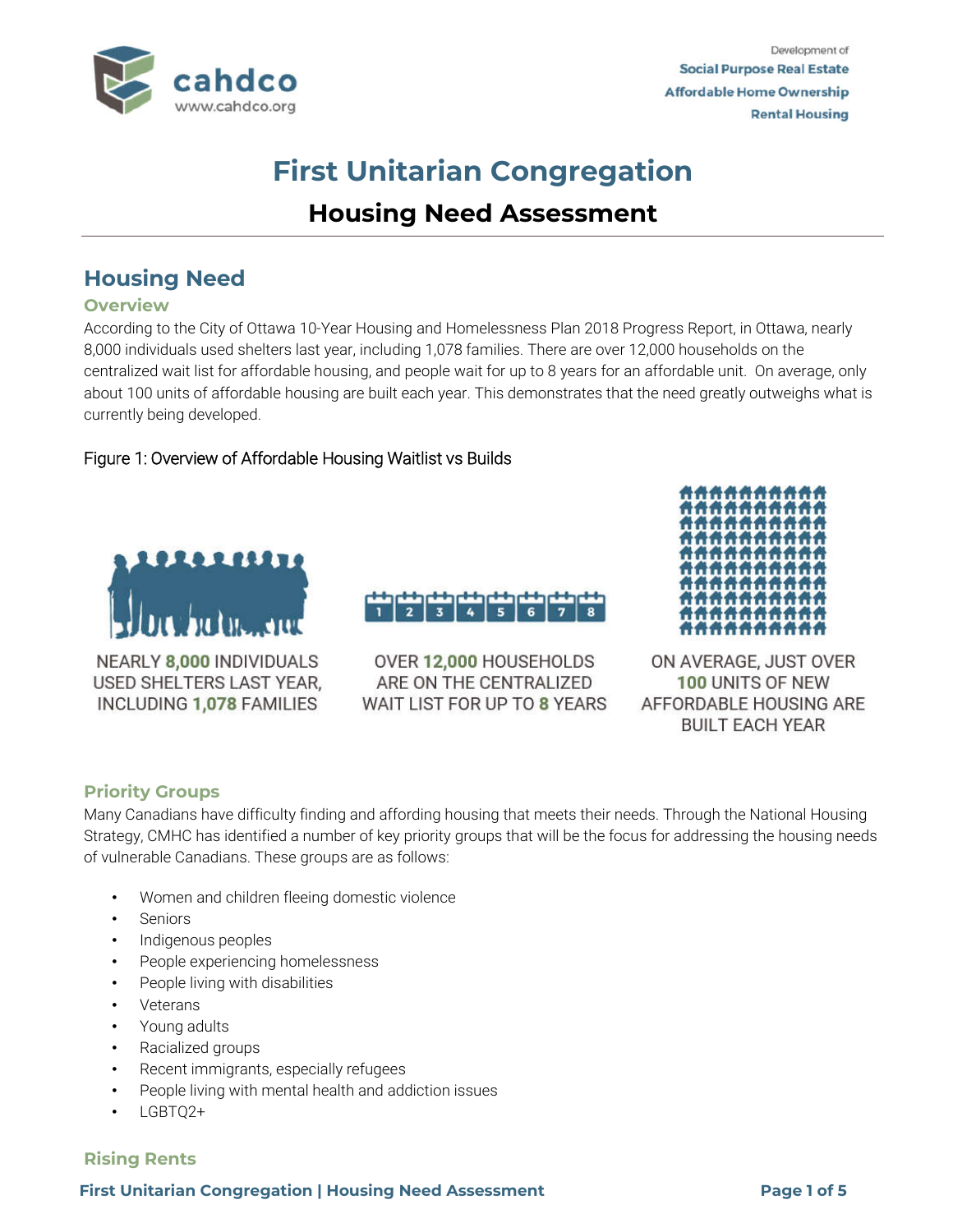

Demand for housing options in Ottawa is increasing more than the supply. According to the 2016 Census, nearly 12% of households in Ottawa were experiencing core housing need. Core housing need occurs when a household must spend more than 30% of pre-tax income to pay for the median rent of local housing that meets all adequacy, affordability, and suitability standards. Figure 2 demonstrates that since 2006, average monthly rent has increased by more than 23% for one-bedroom units, 21.3% for two-bedrooms, and 19.9% for three-bedrooms.



## Figure 2: Change in Average Monthly Rent Since 2006 in Ottawa

**Supply and Demand** 

According to the City Housing Needs Summary (2019), if the current housing construction rates continue with the same trend, it is estimated that by 2031 there will be a gap of approximately 18,000-19,000 dwellings available in Ottawa. In this scenario, average apartment rents would be expected to rise by 41% in the period between 2018 and 2031. This would result in almost 25,000 more households living in unaffordable dwellings by 2031.

The following are other key statistics related to the supply and demand of housing in Ottawa:

- Only 10% of new housing starts have been rental housing in the last seven years, in a city where 34.6% of households are renter households.
- The rental housing stock in the City of Ottawa is aging, almost half of Ottawa's existing housing stock was built prior to 1980. Approximately 60% of Ottawa's rental units are at least 40 years old.
- Between 2016 and 2018, the supply of rental units has increased by 1% and during the same period the population living in rental housing has increased by 2.9%.
- Between 2014 and 2018, the City increased its affordable housing supply by 516 units.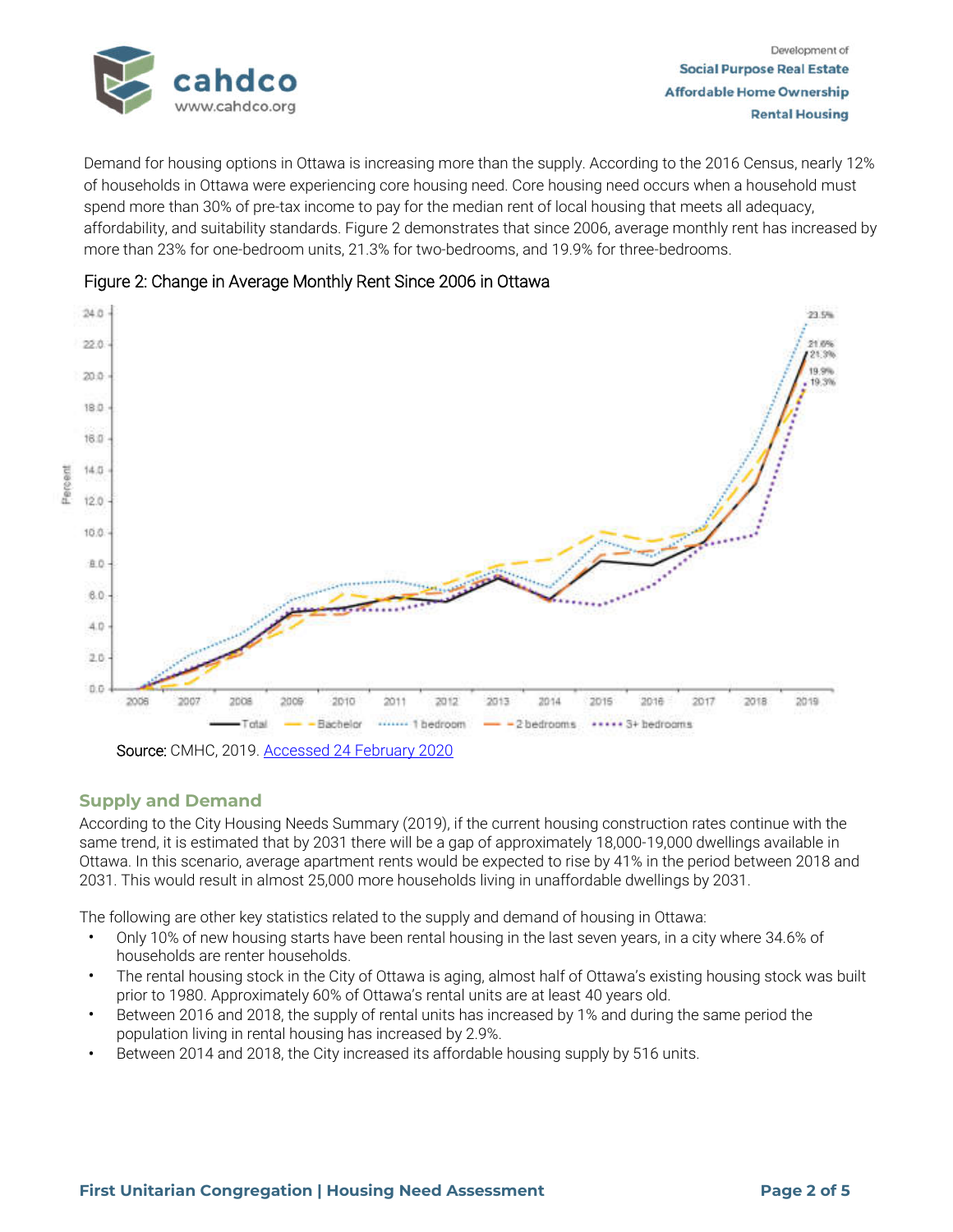

# **Seniors**

- In 2019, over 15% of the population was 65 and older, an increase of 23.6% since 2011.
- Ottawa's population aged 55 and over increased by 18% between 2011-2016, compared to an increase of less than 2% for the population under age 55.
- It is estimated that the number of seniors will grow to 25.8% of the population by 2029 from only 10% in 2019.

In 2018, the City engaged 1,900 older adults to reconfirm their priorities and identify potential actions for the Older Adult Plan 2020-2022. The consultations confirmed the pressing housing needs of groups of older adults, including:

- Offering more options for subsidized rents for middle- and low-income seniors.
- Increasing the number of affordable housing units, especially for senior women and seniors with disabilities.
- Providing more community support services to keep people in their home and in their communities, such as home improvements.
- Exploring and supporting innovative solutions, such as co-op housing for seniors and home-sharing.

Seniors are the second largest household type on the Ottawa Wait List for supportive housing (Table 1). They are the third largest household type on the Ottawa Wait List over all (Table 2)

| <b>Household</b><br><b>Type</b> | 2014                  |        | 2015           |               | 2016           |                | 2017           |               | 2018           |                |
|---------------------------------|-----------------------|--------|----------------|---------------|----------------|----------------|----------------|---------------|----------------|----------------|
|                                 | On the<br><b>List</b> | Housed | On the<br>List | <b>Housed</b> | On the<br>List | <b>Housed</b>  | On the<br>List | <b>Housed</b> | On the<br>List | Housed         |
| <b>Single Adult</b>             | 1,346                 | 78     | 1,042          | 62            | 1,010          | 57             | 978            | 74            | 1,045          | 48             |
| Senior                          | 132                   |        | 96             | 3             | 113            | $\overline{2}$ | 118            | 5             | 133            | $\overline{2}$ |
| Household<br>with Children      | 89                    | 8      | 40             | 4             | 33             | 5              | 23             | 2             | 30             | 2              |
| 2+ Adults                       | 32                    |        | 19             | 0             | 17             |                | 23             | 2             | 24             | 0              |

Table 1: Active Households on the Centralized Wait List for Supportive Housing, 2014-2018

Source: City of Ottawa Needs Assessment, 2019.

#### Table 2: Centralized Wait List Demand for all Households, 2018

| <b>Household Type</b>   | <b>2018 Total</b><br><b>Households</b> | <b>Percentage</b> | <b>Mean</b> | <b>Median</b> |
|-------------------------|----------------------------------------|-------------------|-------------|---------------|
| <b>Single Adult</b>     | 4,423                                  | 36%               | 5.8         | 4.5           |
| Household with Children | 4,295                                  | 35%               | 4.8         | 3.4           |
| Senior                  | 2,680                                  | 22%               | 4.9         | 4.1           |
| 2+ Adults               | 557                                    | 5%                | 4.2         | 3.8           |
| 3+ Adults               | 208                                    | 2%                | 4.0         | 4.0           |

Source: City of Ottawa Needs Assessment, 2019.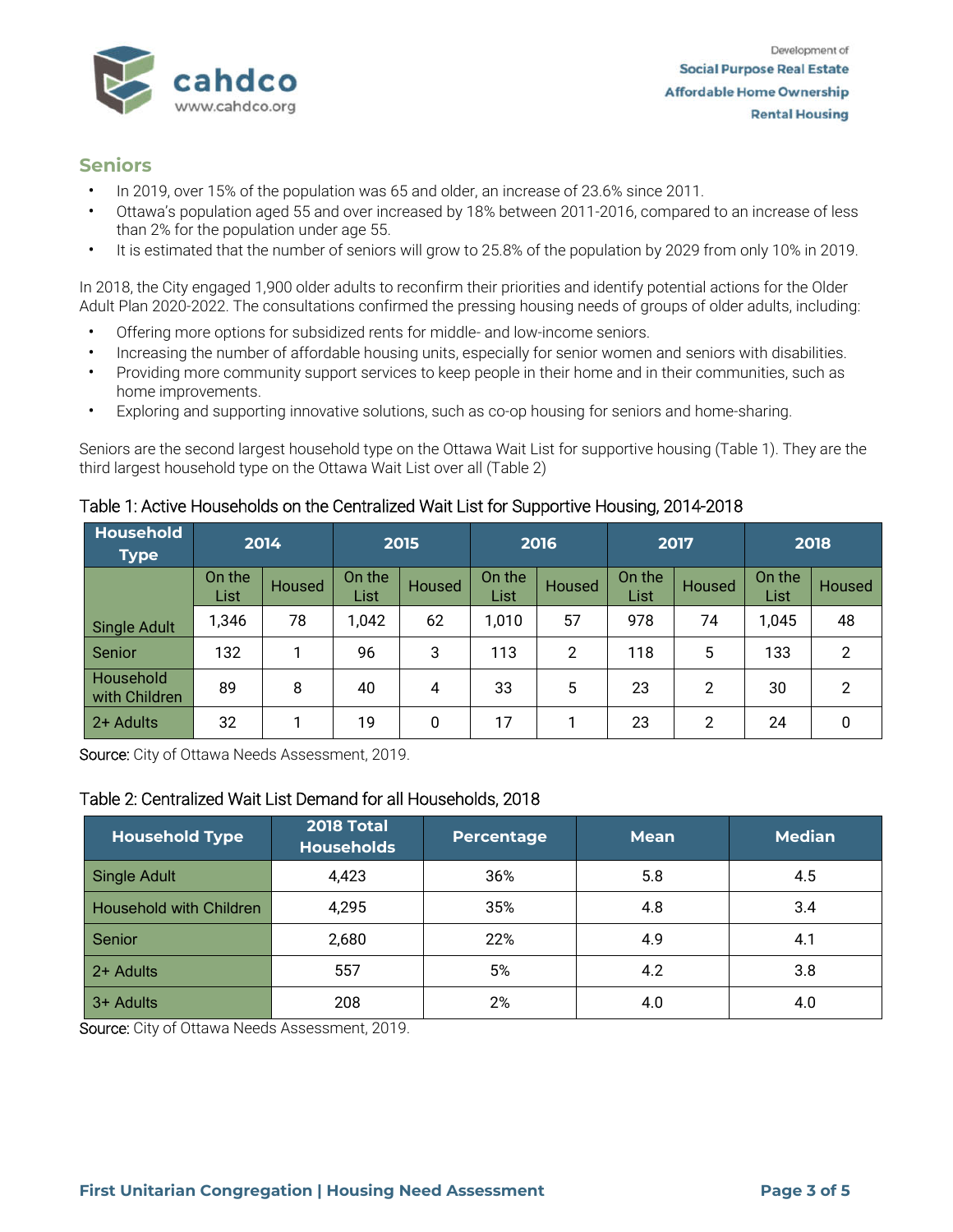

# **Single Adults**

Single adults have the highest demand for housing on the City of Ottawa's Centralized Wait List (Table 2) as well as for supportive housing (Table 1). Since 2014, this group of people have accounted for the largest number of applications for social housing of all the household types, 40% in 2018 (Figure 3).





#### Source: City of Ottawa Needs Assessment, 2019.

# **Supportive Housing**

Supportive housing is defined as housing that combines rental or housing assistance with individualized, flexible and voluntary support services for people with high needs related to physical or mental health, developmental disabilities or substance use. It is one option to house chronically homeless individuals with high acuity. Usually, units are in one home or building.

The lack of available, affordable housing in the city is causing a backlog in the shelter system because there is decreasing movement from shelters into affordable or supportive housing. The shelter system is facing challenges with the increased incidence and complexity of mental health and addiction issues among clients. The increasingly complex nature of clients accessing shelter services has created an increased need for support services, and directly impacts the ability of agencies to be able to find and maintain housing for these clients. This has resulted in a call to increase the supply of supportive housing for people who experience chronic homelessness and are living with developmental disabilities, acquired brain injuries, serious physical, mental illness and/or addictions.

As of 2018, the City provided and funded up to 1,725 supportive housing options. At the end of 2018, the total number of people on the Centralized Wait List for subsidized supportive housing units was 1,233. Of this, 1,045 were single adults (Table 1).